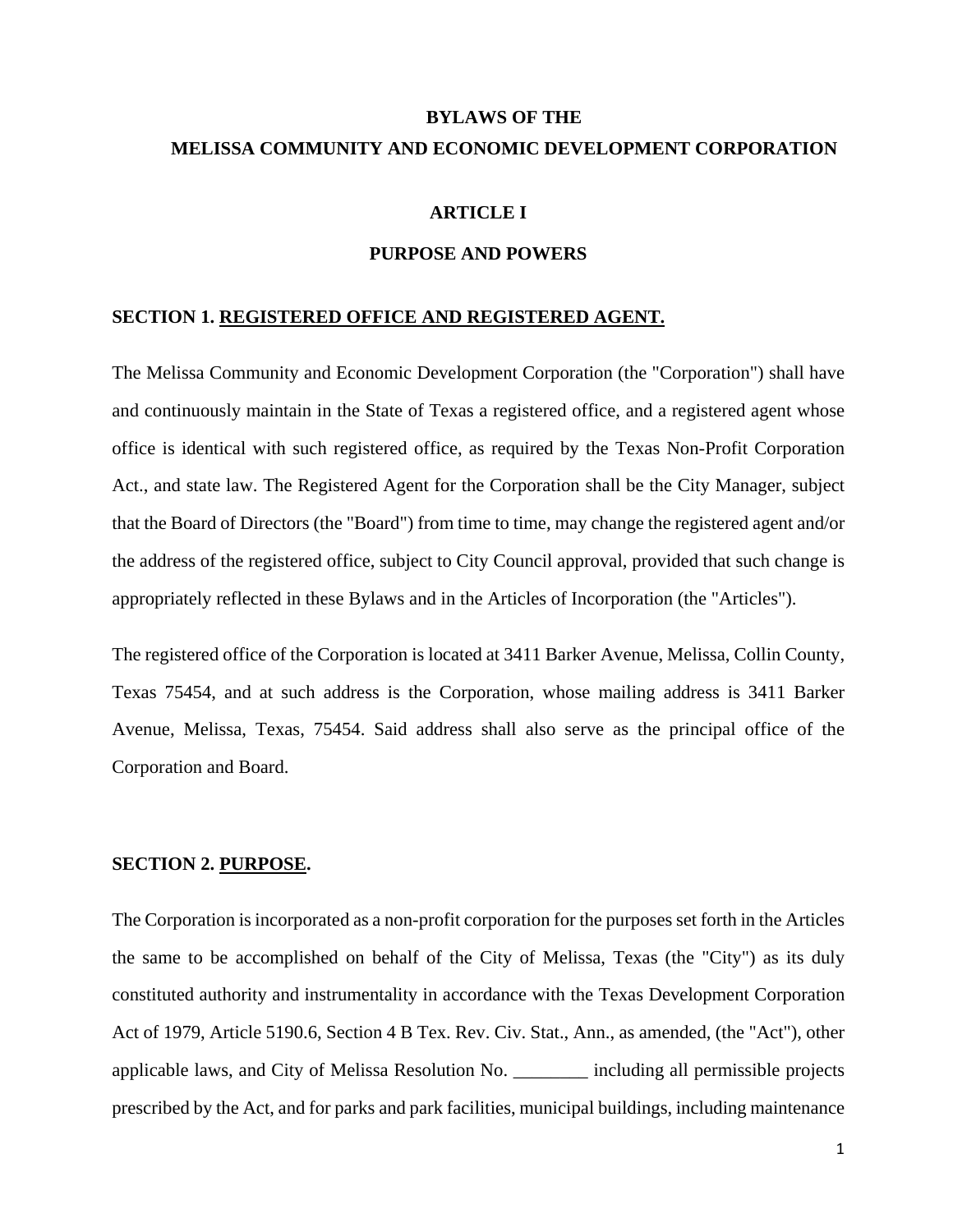and operating costs of such facilities, for the promotion and expansion of manufacturing and industrial facilities, and other economic development purposes. The Corporation shall be a non-profit corporation as defined by the Internal Revenue Code 1986, as amended, and the applicable regulations of the United States Treasury Department and the rulings of the Internal Revenue Service of the United States prescribed and promulgated thereunder.

#### **SECTION 3. POWERS.**

In the fulfillment of its corporate purpose, the Corporation shall be governed by Section 4 B of the Act, and shall have all of the powers set forth and conferred in the Act, and in other applicable laws, subject to the limitations prescribed therein and herein and to the provisions thereof and hereof.

#### **ARTICLE II**

# **BOARD OF DIRECTORS**

#### **SECTION 1. NUMBER OF TERM OF OFFICE.**

- A. The property and affairs of the Corporation shall be managed and controlled by a Board and, subject to the restrictions imposed by law, by the Articles and these Bylaws, the Board shall exercise all of the powers of the Corporation.
- B. The Board shall consist of up to nine (9) directors, each of whom shall be appointed by the City Council. Each of the directors need not be a resident of the City.
- C. The respective terms of the initial directors shall be determined by the City Council. Thereafter, each successive member of the Board shall be appointed and serve for two (2) years or until a successor is appointed as hereinafter provided. Three (3) directors shall be persons who are not employees, officers of the City or members of the City Council.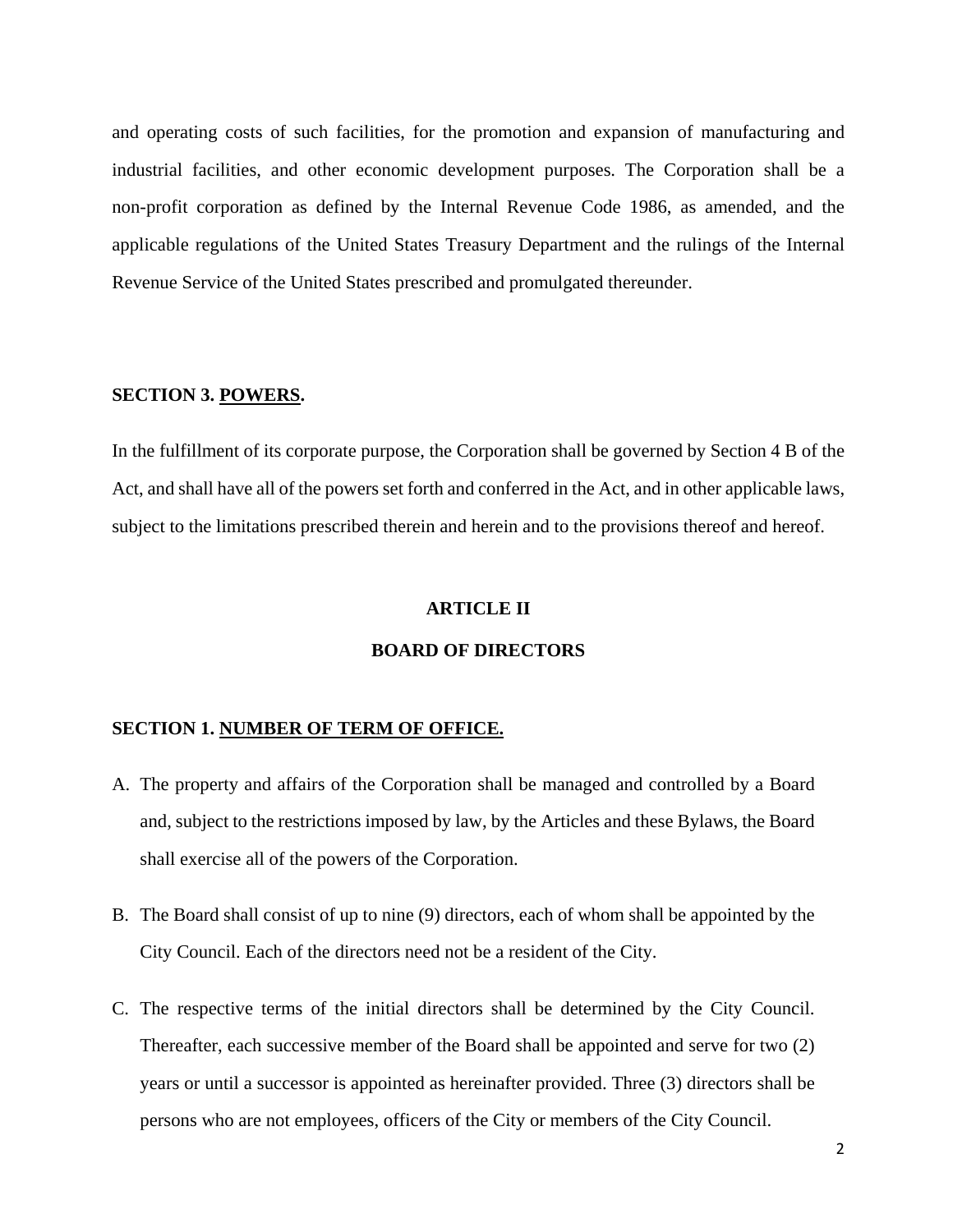D. Any director may be removed from office by the City Council at will. A vacancy of any director's position, which occurs by reason of death, resignation, disqualification, removal, or otherwise, shall be filled by the City Council.

#### **SECTION 2. VACANCIES AND RESIGNATIONS.**

A vacancy in any position of director which occurs by reason of death, resignation, disqualification, removal, or otherwise, shall be filled as prescribed in Article 11, Section 1. A vacancy in the office of President or Vice President which occurs by reason of death, resignation, disqualification, removal, or otherwise, shall be filled by election by the Board, from the remaining directors, for the unexpired portion of the term of that office.

Any director may resign at any time. Such resignation shall be made in writing, addressed to the Mayor and the City Secretary, and shall take effect at the time specified therein, or if no time is specified, at the time of its receipt by the City Secretary.

# **SECTION 3. MEETINGS OF DIRECTORS.**

For meetings of the Board or committees, notice thereof shall be provided and set forth in accordance with the Texas Open Meetings Act, Chapter 551 of the Texas Local Government Code. Any member of the Board, officers of the Corporation or Mayor, may have an item placed on the agenda by delivering the same in writing to the Secretary of the Board no less than three (3) calendar days prior to the date of the Board meeting. Each agenda of a Board meeting shall contain an item, titled "Citizens Forum", to allow public comment to be made by the general public concerning Board related matters. However, no official or formal action or vote may be taken on any comment made by citizens during Citizens Forum.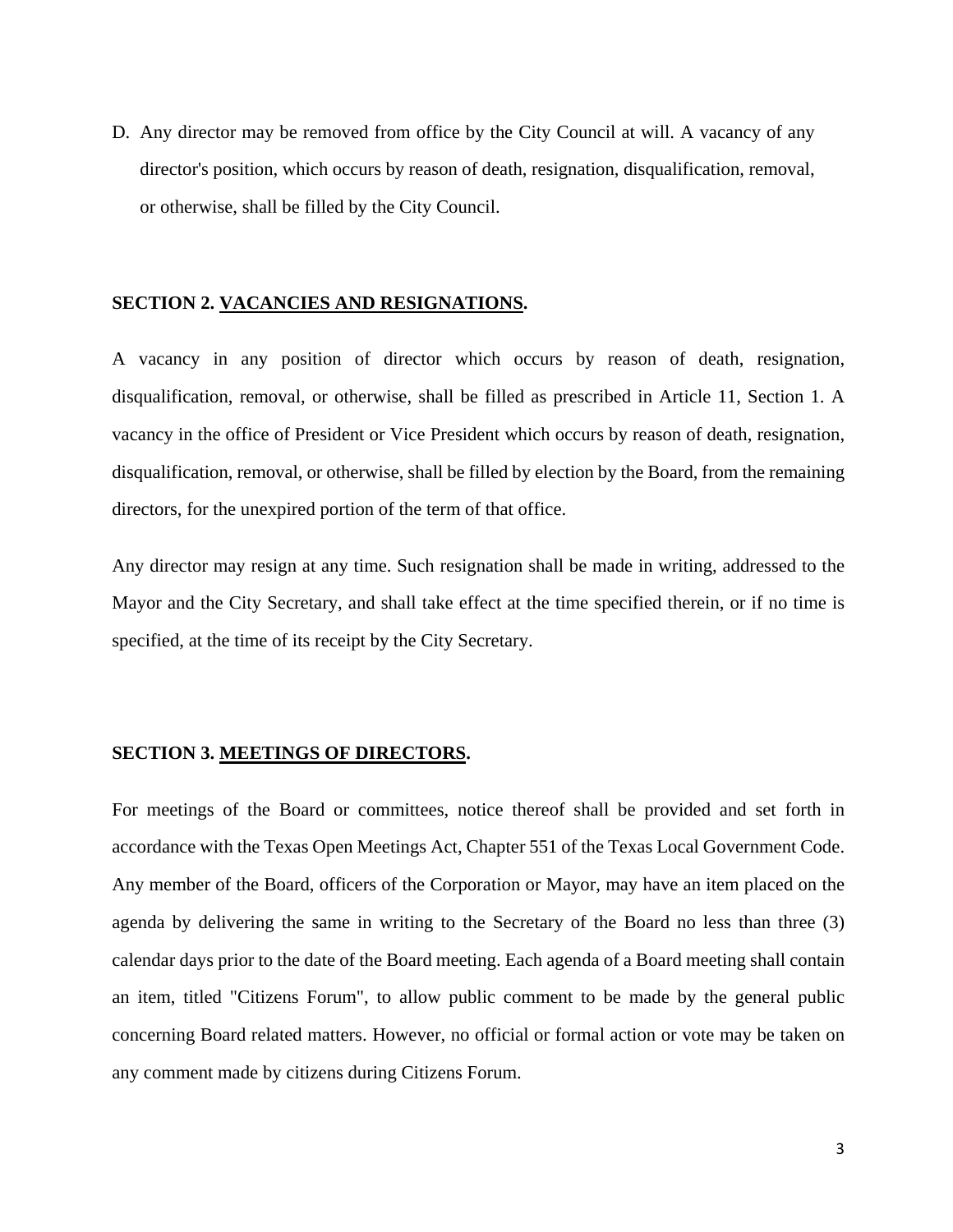The Board shall hold regular and special meetings, in the corporate limits of the City, at such place or places as the Board may from time to time determine, and in conformance with the Texas Open Meetings Act.

#### **SECTION 4. QUORUM.**

A quorum is a majority of the Board and shall be present for the conduct of the official business of the Corporation. The Act of directors at a meeting at which a quorum is in attendance shall constitute the act of the Board and of the Corporation, unless the act of a greater number is required by these Bylaws, policies/procedures of the Board, City Council resolution/ordinance, or state law.

#### **SECTION 5. CONDUCT OF BUSINESS.**

- A. At the meetings of the Board, matters pertaining to the business of the Corporation shall be considered in accordance with the rules of procedure as from time to time prescribed by the Board. Unless otherwise adopted by the Board, the rules of procedures of the City Council shall be the rules of procedures for the Board.
- B. At all meetings of the Board, the President shall preside, and in the absence of the President, the Vice President shall exercise the powers of the President.
- C. The Secretary of the Corporation shall act as Secretary of all meetings of the Corporation, but in the absence of the Secretary, the presiding officer may appoint any person to act as Secretary of the meeting. The Secretary shall keep minutes of the transactions of the Board and committee meetings and shall cause such official minutes to be recorded in books kept for that purpose in the principal office of the Corporation.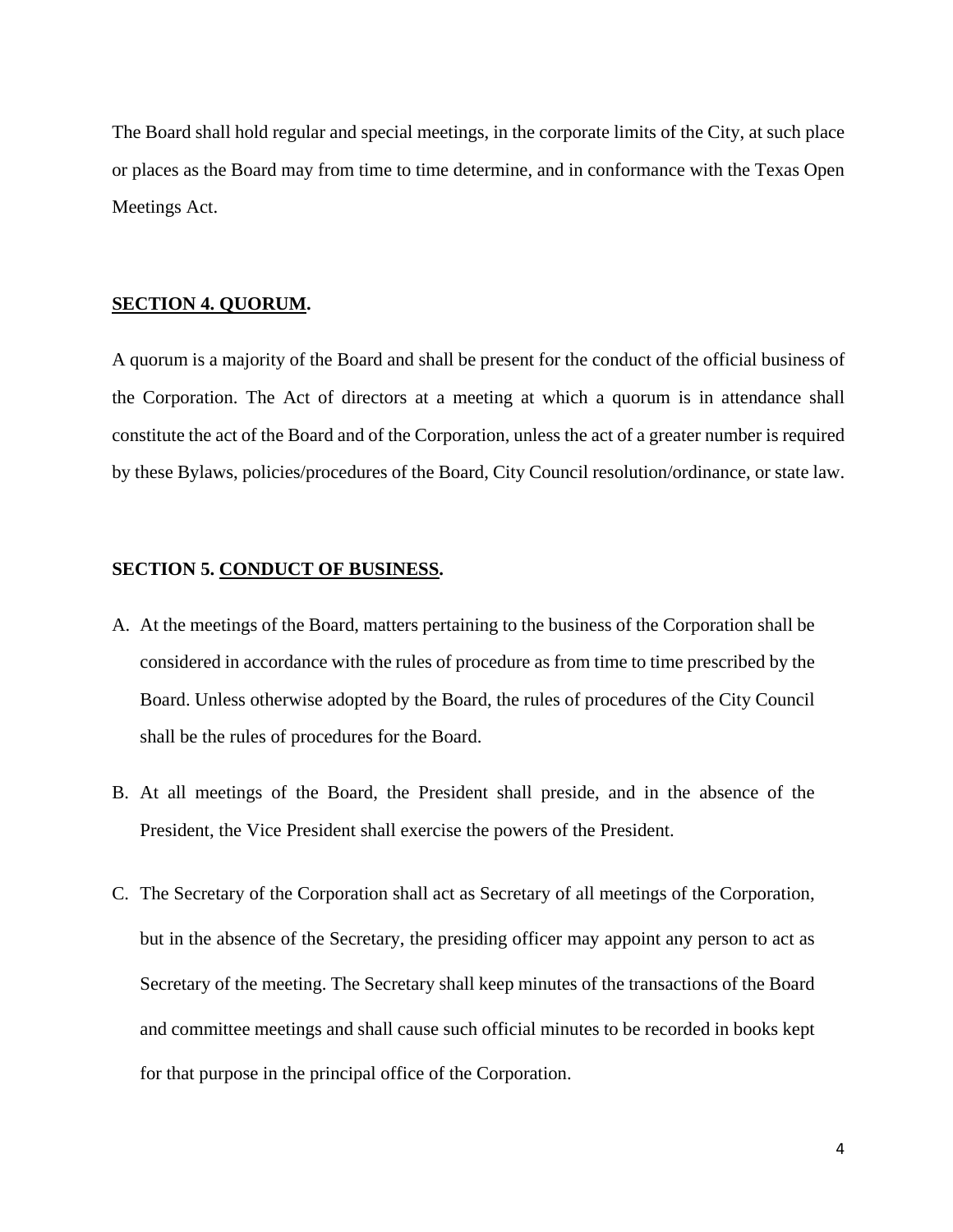#### **SECTION 6. COMMITTEES OF THE BOARD**.

An official committee of the Board shall consist of two (2) or more directors. It is provided, however, that all final official actions of the Corporation may be exercised only by the Board.

Each committee so designated shall keep regular minutes of the transactions of its meetings and shall cause such minutes to be recorded in books kept for that purpose in the principal office of the Corporation.

# **SECTION 7. COMPENSATION OF DIRECTORS.**

The directors, including the President and Vice President, shall not receive any salary or compensation for their services. However, directors may be reimbursed for their actual expenses incurred in the performance of their duties hereunder, including but not limited to the cost of travel, lodging and incidental expenses reasonably related to the corporate duties of the Board.

Travel expenses incurred by directors for both regular and special meetings are not eligible for reimbursement.

# **ARTICLE III**

# **OFFICERS**

### **SECTION 1. TITLES AND TERM OF OFFICE.**

The President and Vice President shall be elected by the Board shall serve a term of one (1) year. The respective terms of the initial President and Vice President shall be determined by the City Council. The President and Vice President shall continue to serve until their successors are appointed as provided in Article II, Section 1.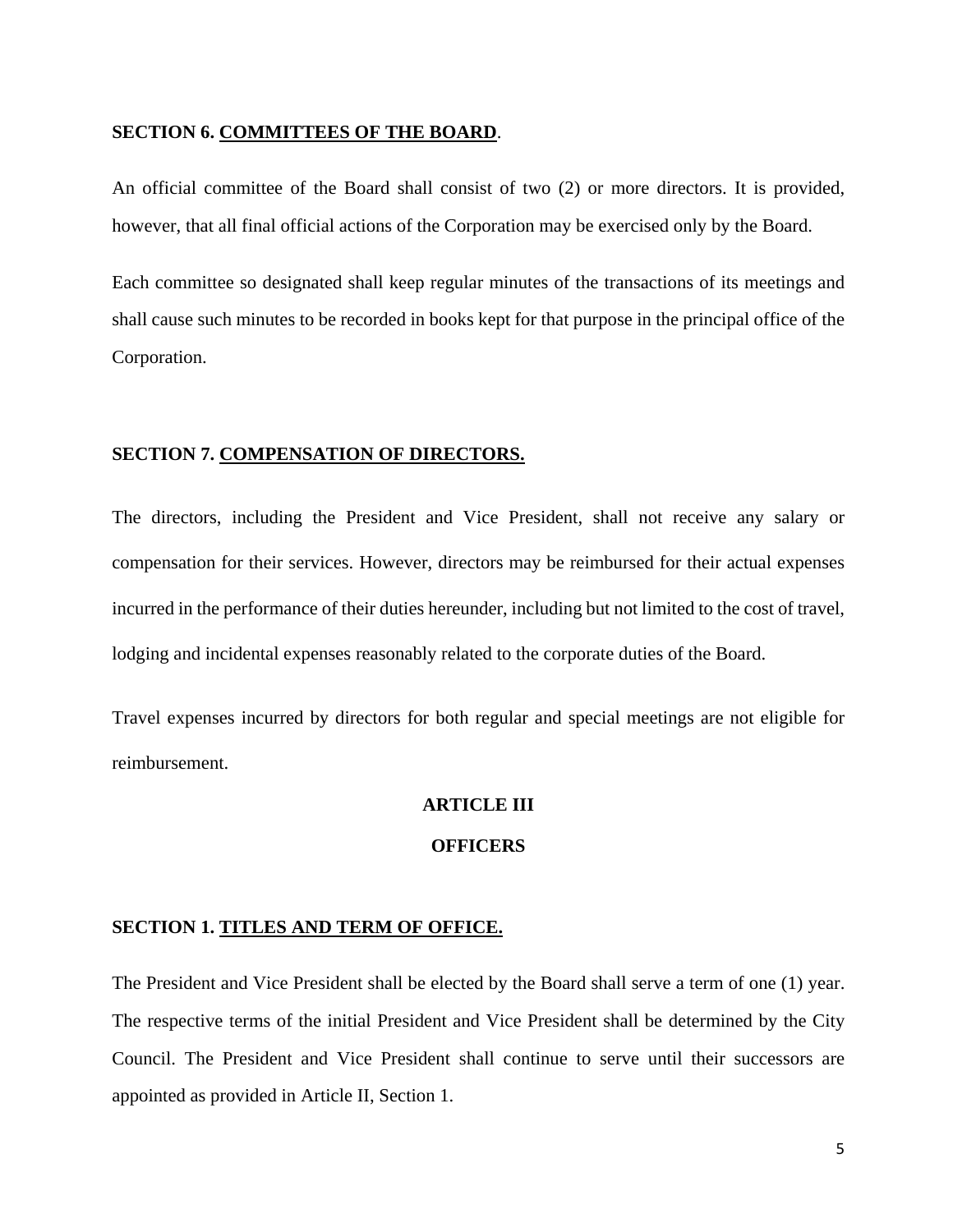#### **SECTION 2. POWERS AND DUTIES OF THE PRESIDENT.**

The President shall be the chief executive officer of the Corporation, and shall, subject to the authority of the Board and paramount authority and approval of the City Council, preside at all meetings of the Board, and absent any different designation by a majority of the Board, shall sign and execute all contracts, conveyances, franchises, bonds, deeds, assignments, mortgages, and notes in the name of the Corporation. In addition, the President shall:

- A. Call both regular and special meetings of the Board and establish the agenda for such;
- B. Have the right to vote on all matters coming before the Board;
- C. Have the authority to appoint standing or study committees to aid and assist the Board in its business undertaking or other matters incidental to the operation and functions of the Board;
- D. Perform all duties incident to the office, and such other duties as shall be prescribed from time to time by the Board, subject to approval by the City Council
- E. Appear before the City Council on a periodic basis to give a report on the status of activities of the Corporation; and
- F. Appear before the City Council, or be represented by his designee, regarding any item being considered by the City Council concerning the Corporation.

# **SECTION 3. VICE PRESIDENT.**

The Vice President shall exercise the powers of the President during that officer's absence or inability to act. The Vice President shall also perform other duties as from time to time may be assigned by the President or the Board.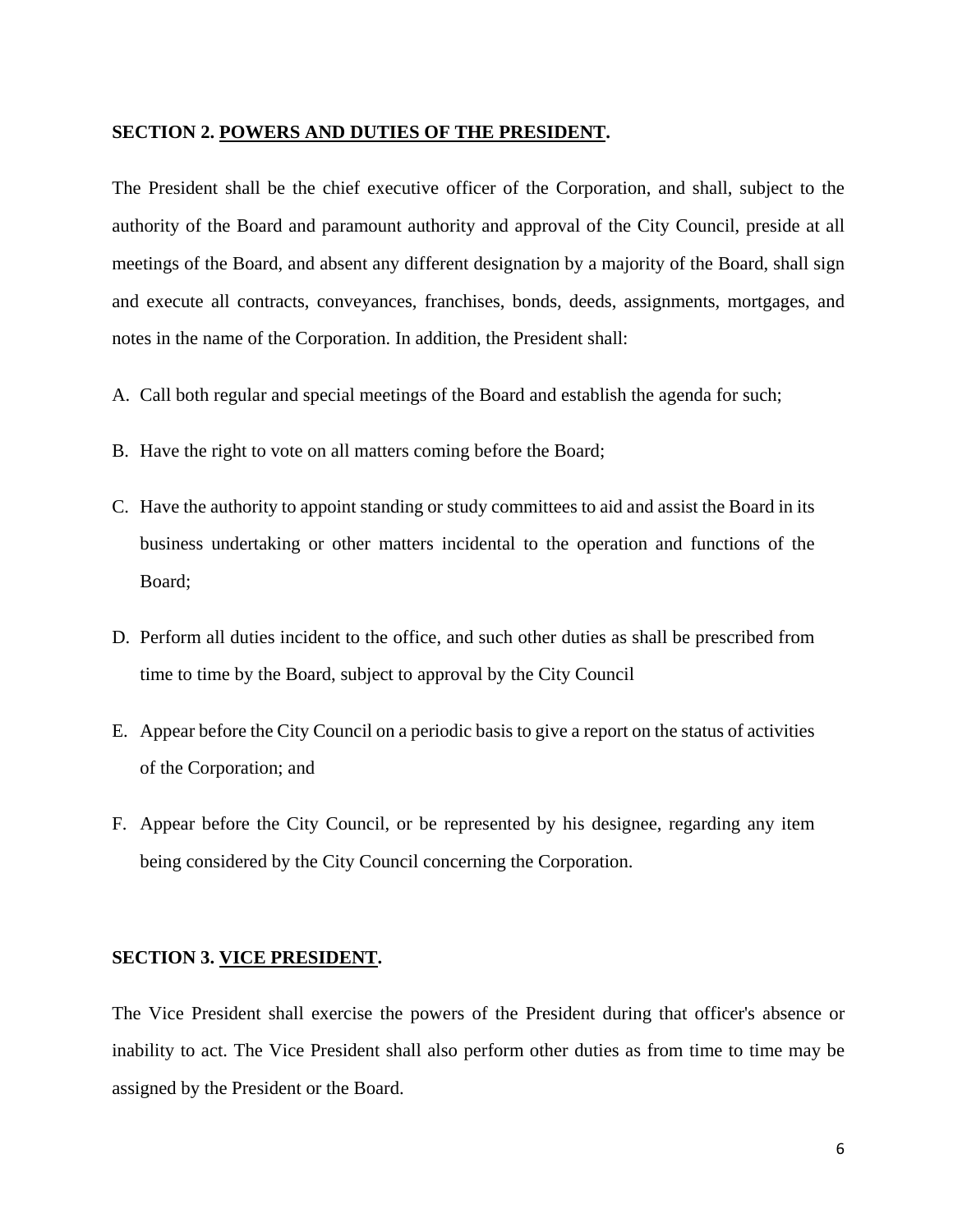# **SECTION 4. ATTENDANCE**.

Directors must be present in order to vote at any meeting. Regular attendance at the Board meetings is required of all directors. The following number of absences shall constitute the basis for replacement of a director. Three (3) consecutive unexcused absences from meetings of the Board shall cause the position to be considered vacant. In addition, the position of any director who has four (4) unexcused absences in a twelve (12) month period shall be considered vacant.

# **SECTION 5. CONFLICT OF INTEREST.**

In the event that a director is aware that he has a conflict of interest or potential conflict of interest, with regard to any particular matter or vote coming before the Board, the director shall bring the same to the attention of the Board and shall abstain from discussion and voting thereon.

Any director shall bring to the attention of the Board any apparent conflict of interest or potential conflict of interest of any other director, in which case the Board shall determine whether a true conflict of interest exists before any further discussion or vote shall be conducted regarding that particular matter. The director about whom a conflict of interest question has been raised shall refrain from voting with regard to the determination as to whether a true conflict exists. Failure to conform to these requirements herein and policies as may be adopted by the Board is cause for dismissal from the Board by action of the City Council.

#### **SECTION 6. IMPLIED DUTIES.**

The Corporation is authorized to do that which the Board deems desirable, subject to City Council approval to accomplish any of the purposes or duties set out or alluded to in the Articles, these Bylaws, and in accordance with State Law.

**SECTION 7. BOARD'S RELATIONSHIP WITH THE CITY.**In acceptance with state law, the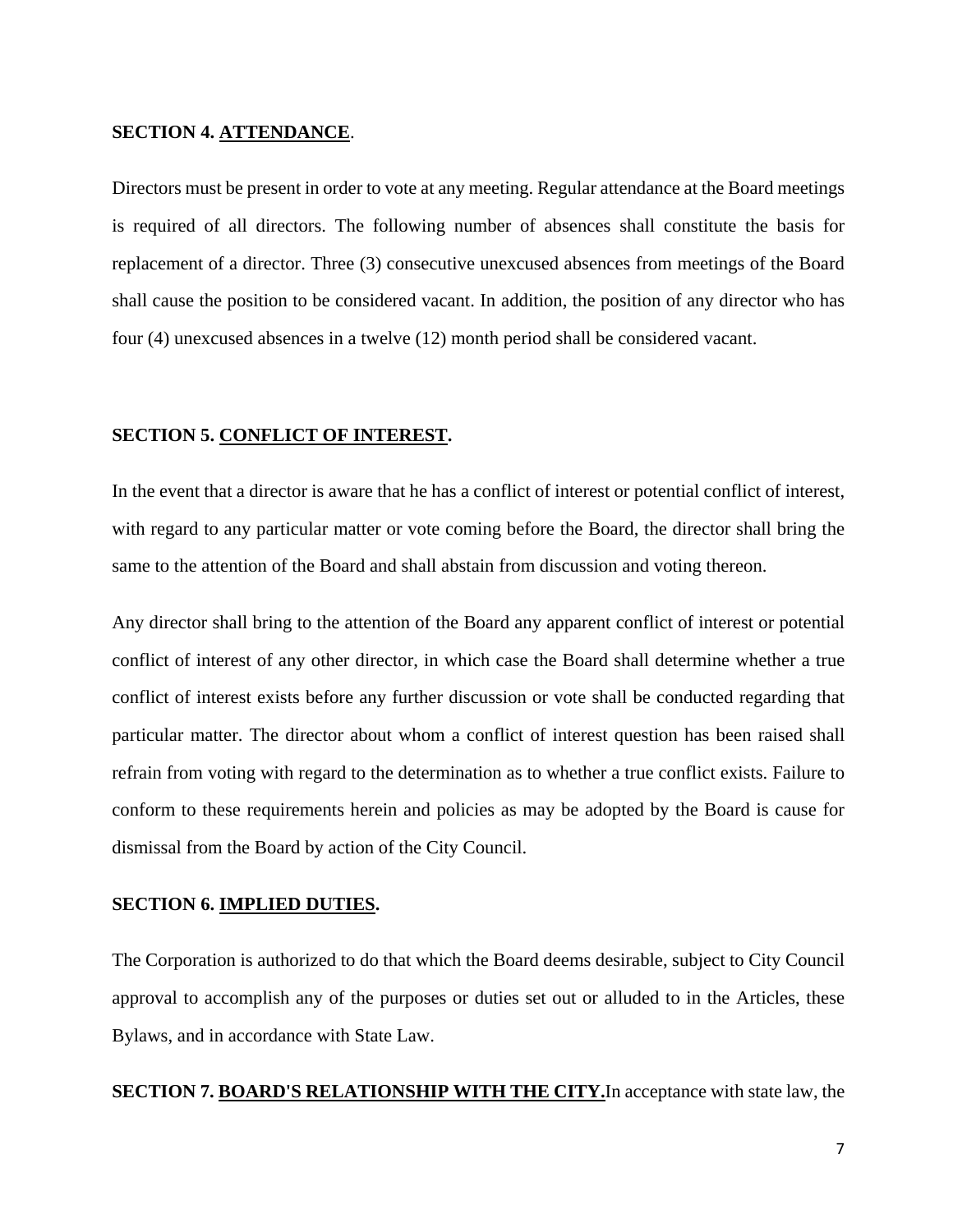Board shall be responsible for the proper discharge of its duties assigned herein. The Board shall determine its policies and directives within the limitations of the duties herein imposed by applicable laws, the Articles, these Bylaws, contracts entered into with the City, and budget and fiduciary responsibilities. Such policies and directives are subject to approval by the City Council. Any request for services made to the departments of the City shall be made by the Board or its designee in writing to the City Manager. The City Manager may approve such request for assistance from the Board when he finds such requested services are available within the City and that the Board has agreed to reimburse the City for the cost of such services so provided, as provided in Article III, Section 8 of these Bylaws.

#### **SECTION 8. CONTRACTS FOR SERVICE.**

The Corporation may, with approval of the City Council, contract with any qualified and appropriate person, association, corporation or governmental entity to perform and discharge designated tasks which will aid or assist the Board in the performance of its duties. However, no such contract shall ever be approved or entered into which seeks or attempts to divest the Board of its discretion and policy-making functions in discharging the duties herein set forth. An administrative services agreement shall be executed between the Board and the City Council for the services provided and compensated as provided for herein.

Subject to the authority of the City Manager, the Corporation shall have the right to utilize the services of the staff of the City. Provided (i) that the City Manager approves of the utilization of such services, (ii) that the Corporation shall pay, as approved by the City Manager, reasonable compensation to the City of such services, and (iii) the performance of such services does not materially interfere with the other duties of such personnel of the City. Utilization of the aforesaid City staff shall be solely by an agreement approved by the City Council.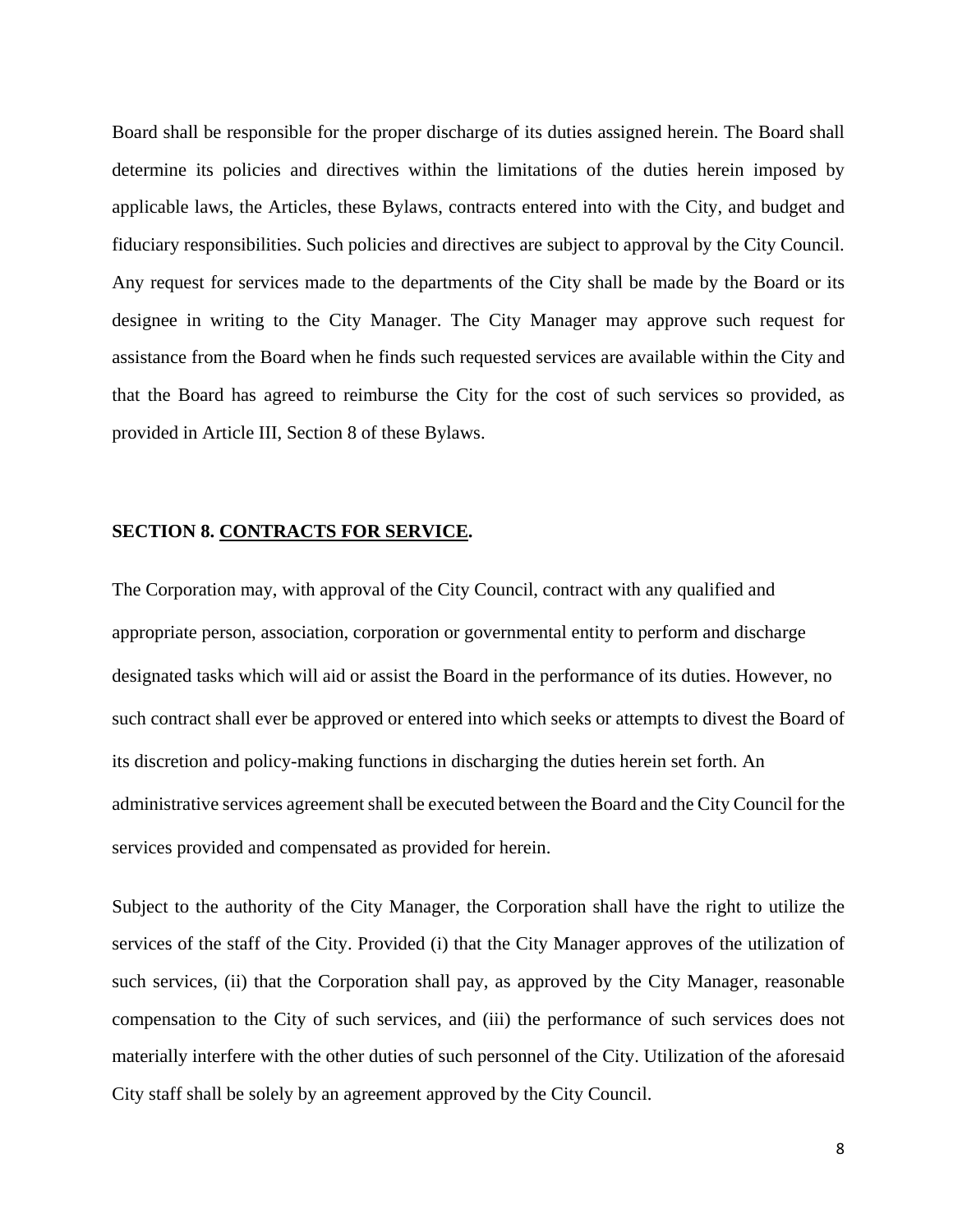#### **ARTICLE IV**

#### **FUNCTIONAL CORPORATE DUTIES AND REQUIREMENTS**

#### **SECTION 1. SECRETARY.**

The Secretary shall keep the minutes of all meetings of the Board and committees in books provided for that purpose, shall give and serve all notices, shall sign with the President in the name of the Corporation, and/or attest the signature thereto, all contracts, conveyances, franchises, bonds, deeds, assignments, mortgages, notes and other instruments of the Corporation, shall have charge of the corporate books, records, documents and instruments except the books of account and financial records and securities, and such other books and papers as the Board may direct, all of which shall at all reasonable times be open to public inspection upon application at the office of the Corporation during business hours, an shall in general perform all duties incident to the office of Secretary subject to the control of the Board. The Secretary shall endorse and countersign, on behalf of the Corporation, for collection or issuance, checks, notes and other obligations in or drawn upon such bank or banks or depositories as shall be designated by the City Council consistent with these Bylaws. The Secretary shall be an employee of the City.

#### **SECTION 2. EX-OFFICIO MEMBERS.**

The City Council may appoint Ex-Officio members to the Board of Directors as it deems appropriate. These representatives shall have the right to take part in any discussion of open meetings, but shall not have the power to vote in the meetings. Ex-Officio members shall serve a term of one year.

Ex-Officio members shall be required to take an Oath of Office and abide by, and be subject to, the City Code of Ethics.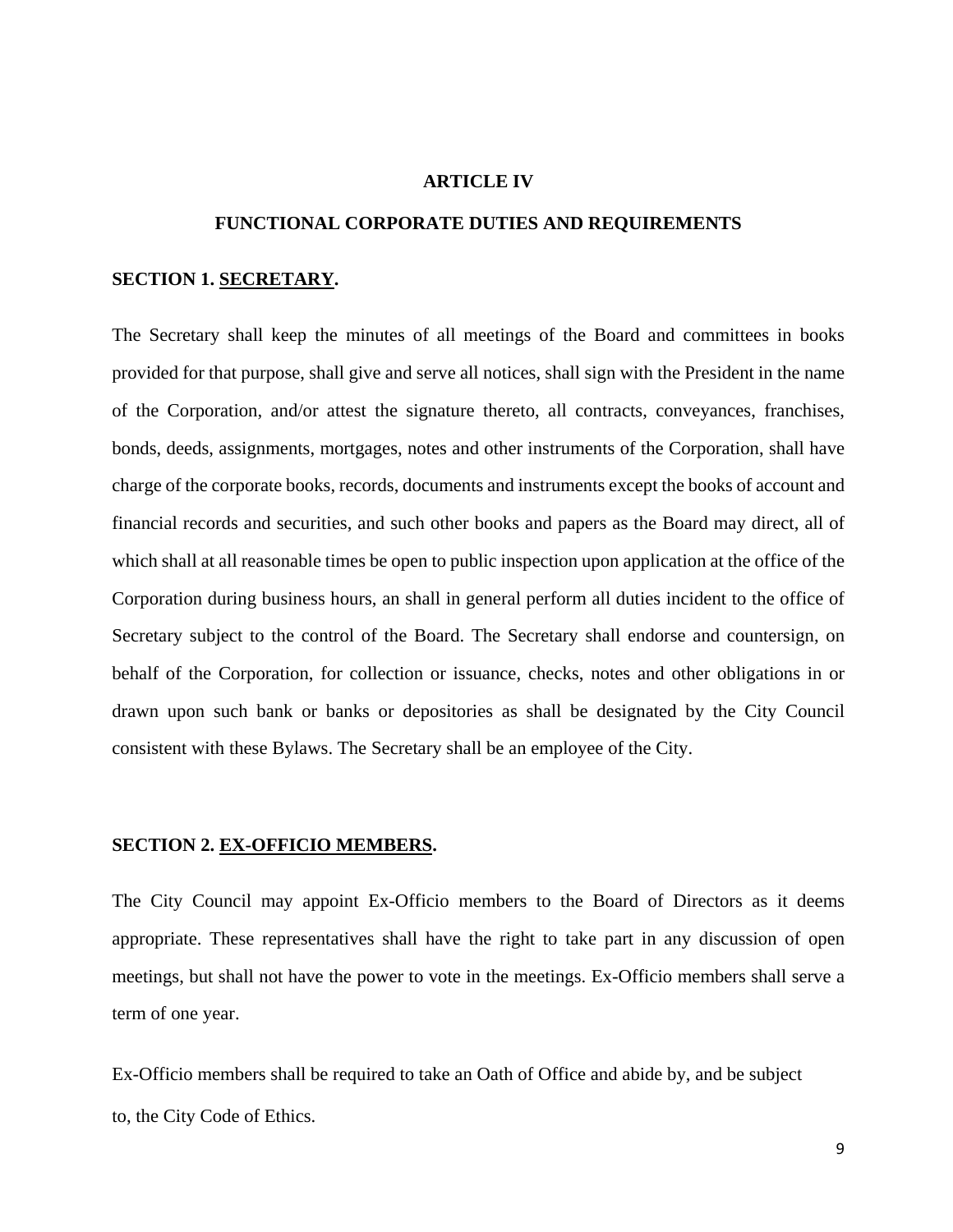#### **SECTION 3. PARTICIPATION IN BOARD MEETINGS**.

The City Manager, Secretary, Mayor and Councilmembers (or their respective designees), shall have the right to take part in any discussion of the Board, or committees thereof, including attendance of executive sessions, but shall not have the power to vote in any meetings attended. The Board shall make an annual report to the City Council including, but not limited to the following:

- A. A review of the accomplishments of the Board in the area of community enhancement; and
- B. The activities of the Board for the budget year addressed in the annual report, together with any proposed change in the activity as it may relate to community enhancement.

The Board shall be accountable to the City Council for all activities undertaken by it or on its behalf, and shall report on all activities of the Board, whether discharged directly by the Board or by any person, firm, corporation, agency, association or other entity on behalf of the Board.

#### **SECTION 4. ANNUAL CORPORATE BUDGET.**

At least ninety (90) days prior to October 1st, the Board shall prepare and adopt a proposed budget of expected revenues and proposed expenditures for the next ensuing fiscal year. The fiscal year of the corporation shall commence on October 1st of each year and end on September 30 and is subject to City Council approval.

#### **SECTION 5. FINANCIAL BOOKS, RECORDS, AUDITS**.

The City Manager, or designee, shall keep and properly maintain, in accordance with generally accepted accounting principles, complete financial books, records, accounts, and financial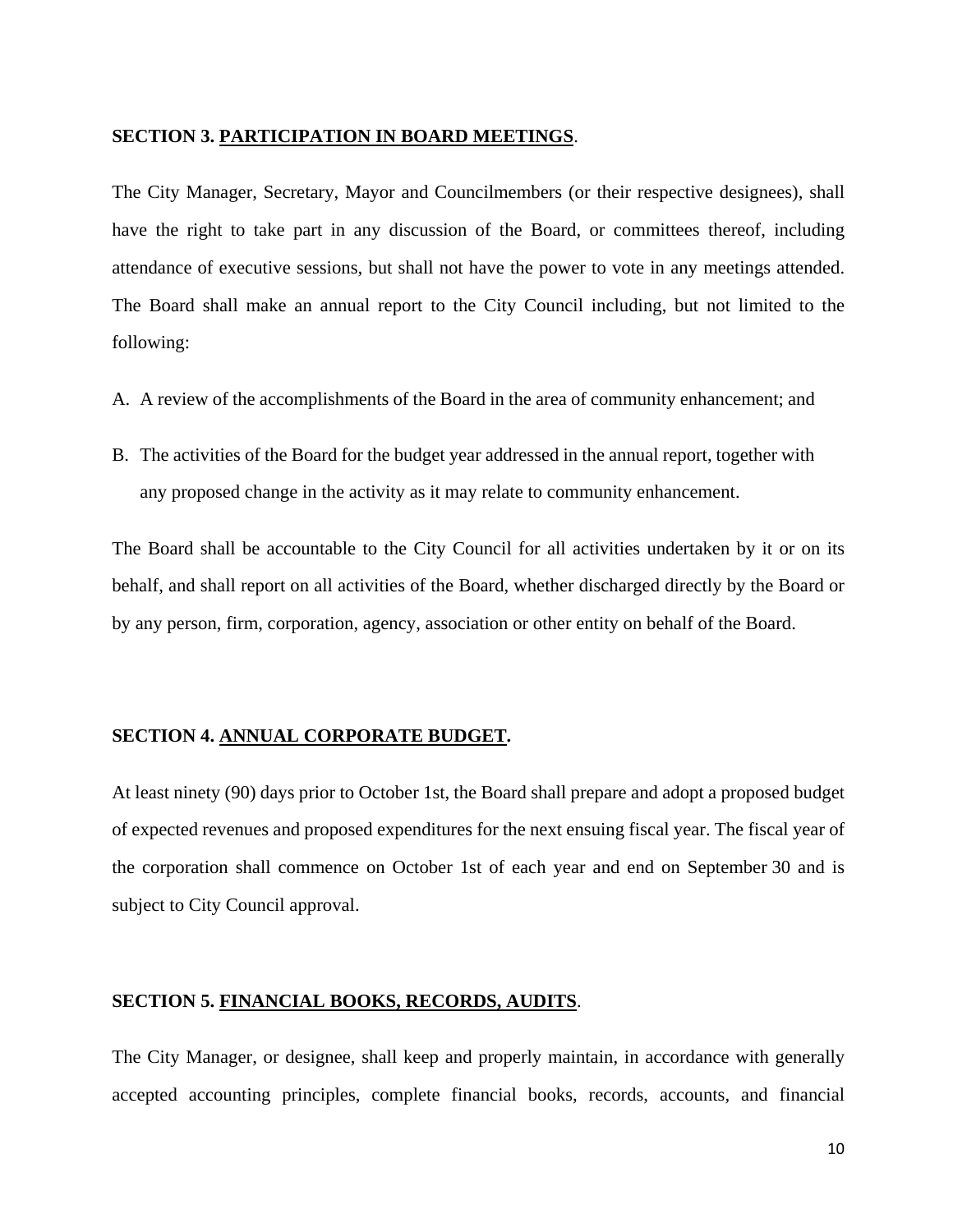statements pertaining to its corporate funds, activities, and affairs.

The City shall cause the Corporation's financial books, records, accounts, and financial statements to be audited at least once each year by an outside, independent auditing and accounting firm selected by the City Council. Such audit shall be at the expense of the Corporation.

#### **SECTION 6. DEBT, DEPOSIT AND INVESTMENT OF CORPORATE FUNDS.**

All proceeds from the issuance of bonds, notes or other debt instruments (the "Bonds") issued by the Corporation shall be deposited and invested as provided in the resolution, order, indenture, or other documents authorizing or relating to their execution or issuance and handled in accordance with the statute governing this Corporation.

#### **SECTION 7. EXPENDITURES OF CORPORATE MONEY.**

The monies of the Corporation, including sales and use taxes collected pursuant to the Act, the proceeds from the investment of funds of the Corporation, the proceeds from the sale of property, monies derived from the repayment of loans, rents received from the lease or use of property, the proceeds derived from the sale of bonds, and other proceeds may be expended by the Corporation for any of the purposes authorized by the Act, subject to the following limitations:

- A. Expenditures from the proceeds of bonds shall be identified and described in the orders, resolutions, indentures, or other agreements submitted to and approved by the City Council.
- B. Expenditures that may be made from a fund created from the proceeds of bonds, and expenditures of monies derived from sources other than the proceeds of bonds may be used for the purposes of financing or otherwise providing one or more projects, as defined in the Act. The specific expenditures shall be described in a resolution or order of the Board and shall be made only after the approval thereof by the City Council.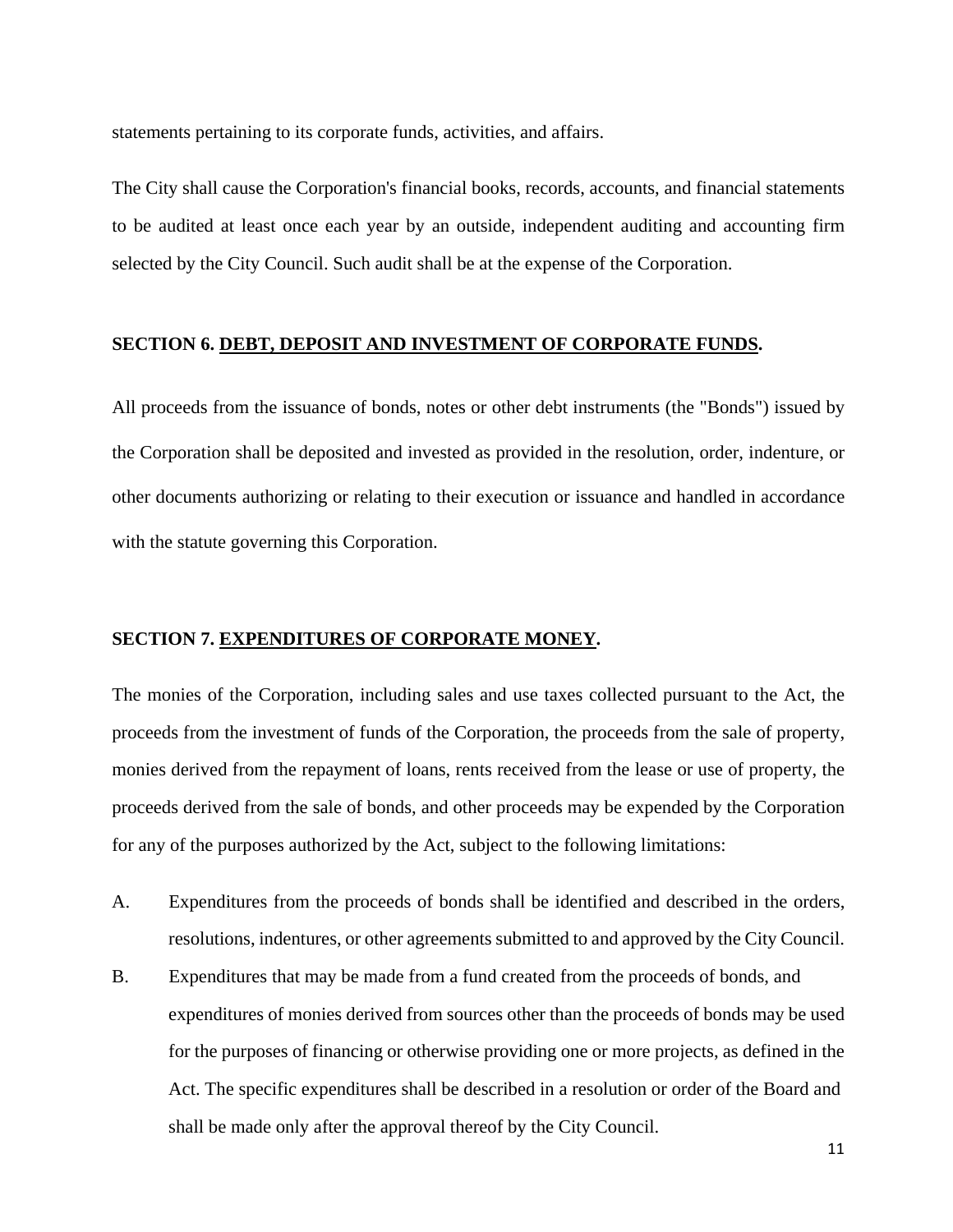C. All other proposed expenditures shall be made in accordance with and shall be set forth in the annual budget required by these Bylaws or in contracts meeting the requirements of the Article.

No bonds, including refunding bonds, shall be authorized or sold and delivered by the Corporation unless the City Council shall approve such bonds.

# **SECTION 8. CONTRACTS.**

As provided herein, the President and Secretary shall enter into any contracts or other instruments which the Board has approved and authorized in the name and on behalf of the Corporation. Such authority may be confined to specific instances or defined in general terms. When appropriate, the Board may grant a specific or general power of attorney to carry out some action on behalf of the Board, provided, however that no such power of attorney may be granted unless an appropriate resolution of the Board authorizes the same to be done.

# **ARTICLE V**

#### **MISCELLANEOUS PROVISIONS**

# **SECTION 1. SEAL.**

The Board may obtain a corporate seal which shall bear the words "Corporate Seal of the Melissa Community and Economic Development Corporation" and the Board may hereafter use the corporate seal and corporate name; but these Bylaws shall not be construed to require the use of the corporate seal.

# **SECTION 2. APPROVAL OR ADVICE AND CONSENT OF THE CITY COUNCIL**.

To the extent that these bylaws refer to any action, approval, advice, or consent by the City or refer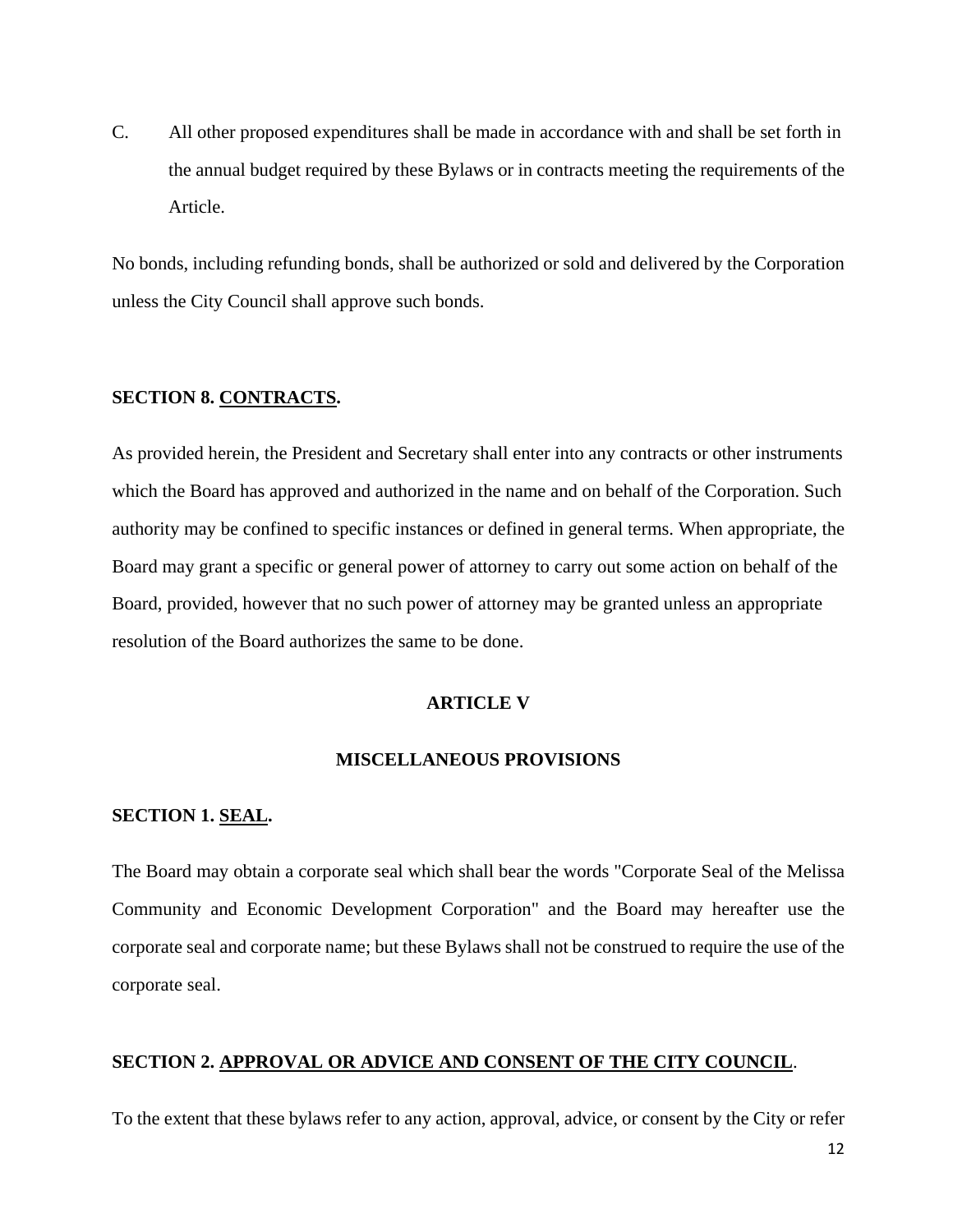to action, approval, advice or consent by the City Council, such action, approval, advice or consent shall be evidenced by a motion, resolution or ordinance duly passed by the City Council and reflected in the minutes of the City Council.

# **SECTION 3. INDEMNIFICATION OF DIRECTORS, OFFICERS AND EMPLOYEES.**

As provided in the Act and in the Articles of Incorporation, the Corporation is, for the purposes of the Texas Tort Claims Act (Subchapter A, Chapter 101, Texas Civil Practices and Remedies Code), a governmental unit and its actions are governmental functions.

The Corporation shall indemnify each and every member of the Board, its officers and its employee to the fullest extent permitted by law against any and all liability or expense, including attorney's fees, incurred by any of such persons by reason of any actions or omissions that may arise out of the functions and activities of the Corporation. This indemnity shall apply even if one or more of those to be indemnified was negligent or caused or contributed to cause any loss, claim, action or suit. Specifically, it is the intent of these Bylaws and the Corporation to require the Corporation to indemnify those named for indemnification, even for the consequences of the negligence of those to be indemnified which caused or contributed to cause any liability.

The Corporation must purchase and maintain insurance on behalf of any director, officer, employee, or agent of the Corporation, or on behalf of any person serving at the request of the Corporation as a Board member, officer, employee, or agent of another corporation, partnership, joint venture, trust, or other enterprise, against any liability asserted against that person and incurred by that person in any such capacity or arising out of any such status with regard to the. Corporation, whether or not the Corporation has the power to indemnify that person against liability for any of those acts.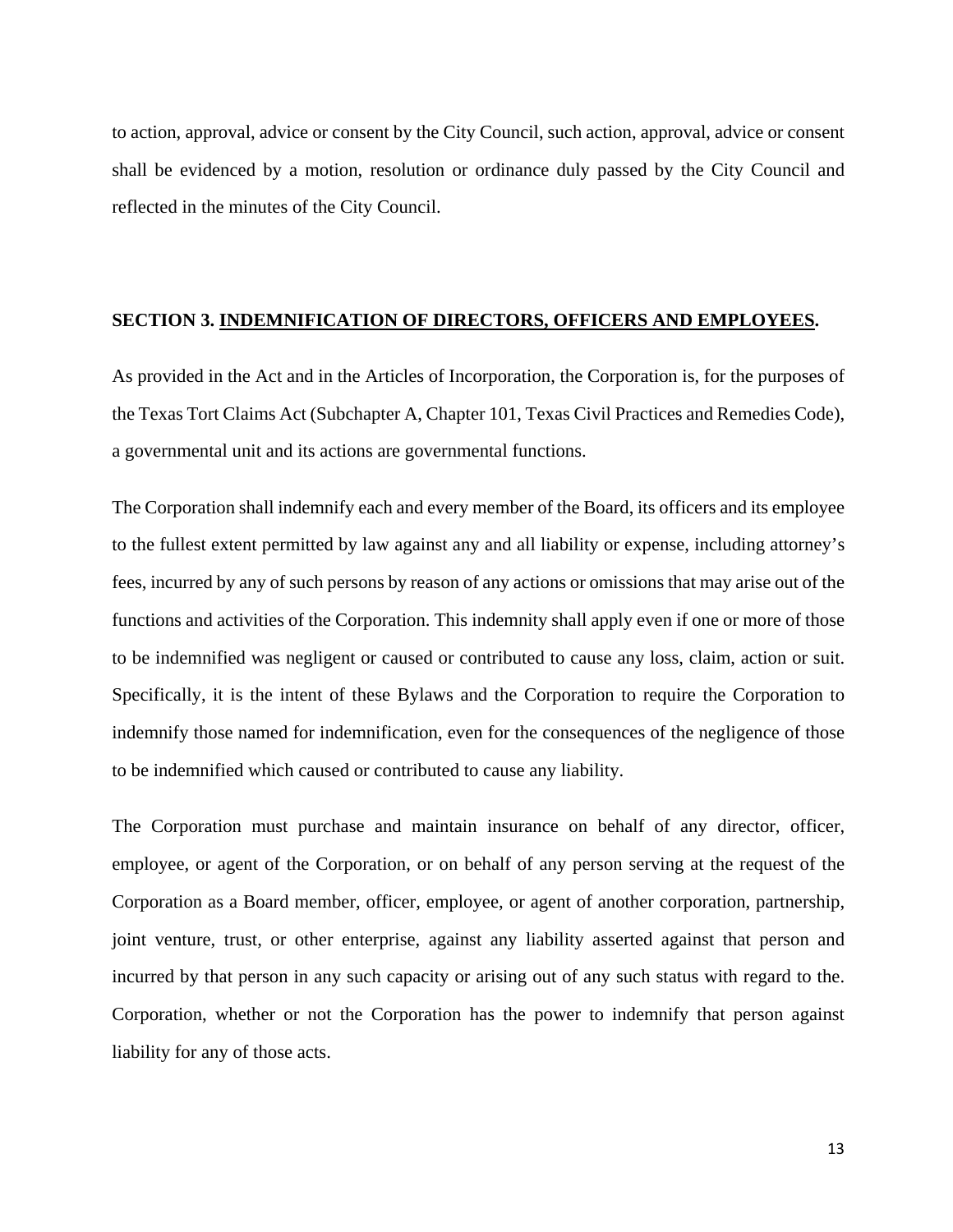# **SECTION 4. GIFTS.**

The Board may accept on behalf of the Corporation any contribution, gift, bequest, or device for the general purpose or for any special purposes of the Corporation.

# **SECTION 5. CODE OF ETHICS.**

Each director, including the President and Vice president, its officers, employees, and agents shall abide by and be subject to the City Code of Ethics. The Code of Ethics shall be applicable to independent contractors of the Corporation, except to the extent that such independent contractor is not performing work on behalf of the Corporation.

# **SECTION 6. AMENDMENTS TO BYLAWS.**

These Bylaws may be amended or repeated and new Bylaws may be adopted by an affirmative vote of four (4) of the authorized directors serving on the Board, subject to approval by the City Council. The City Council may amend these Bylaws at any time. Such amendments by the City Council will be duly passed and adopted by motion, resolution or ordinance duly reflected in the minutes of the City Council and, thereafter, duly noted to the Board.

#### **SECTION 7. DISSOLUTION OF THE CORPORATION.**

Upon dissolution of the Corporation, titles to or other interest in any real or personal property owned by the Corporation at such time shall vest in the City of Melissa.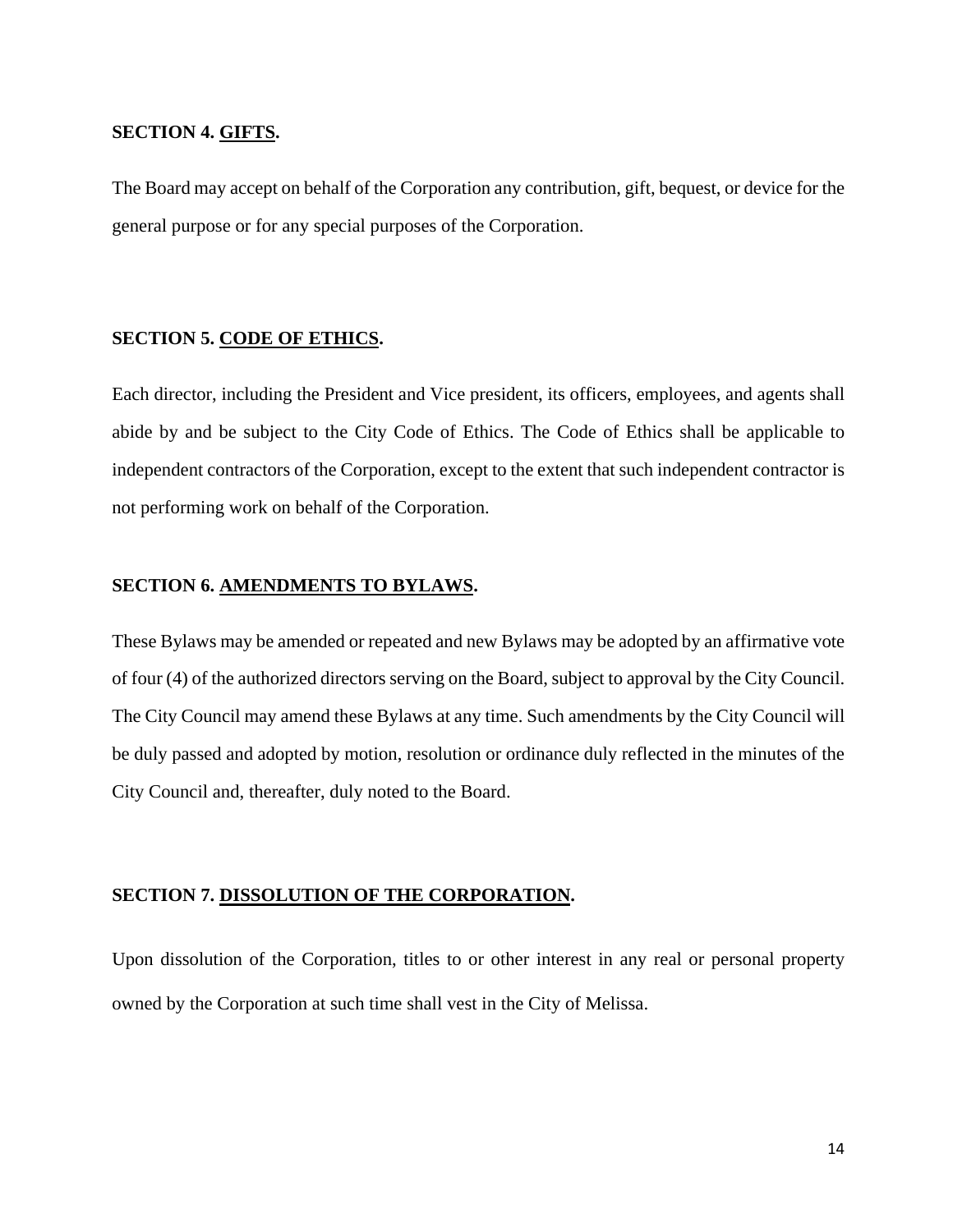# **SECTION 8. APPLICABILITY OF CITY POLICIES AND PROCEDURES.**

All duly approved city policies and procedures shall apply directly to the Corporation and the Board unless such charters, policies or procedures are superseded by state law or not related to the functions of the Board. The Board has the prerogative, subject to the approval by the City Council, to adopt other policies and procedures in addition to or in place of those of the City.

# **SECTION 9. EFFECTIVE DATE.**

These Bylaws, having been approved by Resolution No. \_\_\_\_\_\_\_\_\_\_\_ shall become effective upon

 $\overline{\phantom{a}}$  , which is a set of the set of the set of the set of the set of the set of the set of the set of the set of the set of the set of the set of the set of the set of the set of the set of the set of the set of th

the approval of such by the Council.

# **DULY PASSED AND APPROVED BY THE CITY COUNCIL OF THE CITY OF MELISSA, TEXAS on this 10th day of September, 2013.**

REED GREER, Mayor

ATTESTED AND CORRECTLY RECORDED:

\_\_\_\_\_\_\_\_\_\_\_\_\_\_\_\_\_\_\_\_\_\_\_\_\_\_\_\_\_\_\_\_\_\_\_\_\_\_\_\_\_

Erin Mynatt, Acting City Secretary